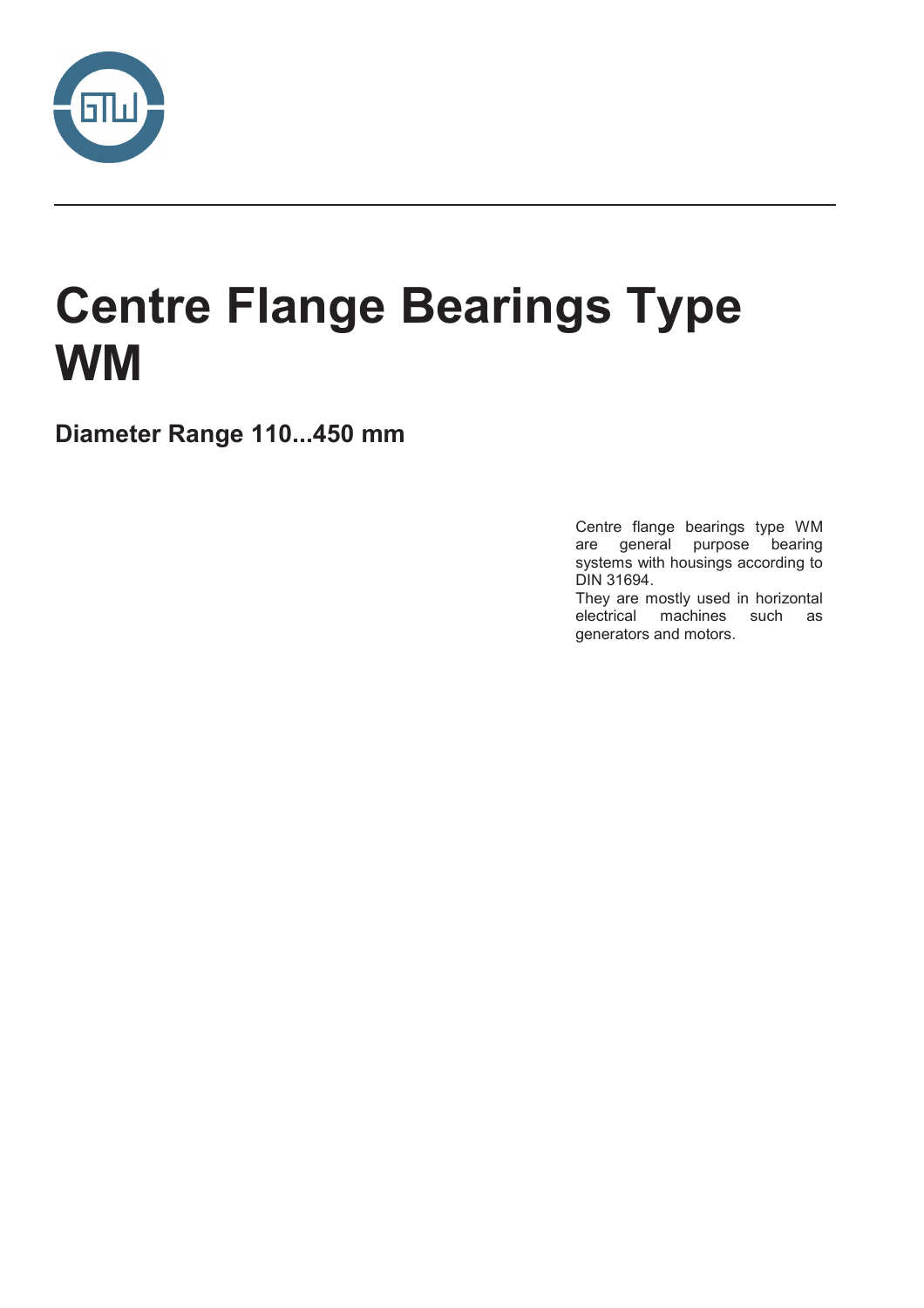#### **Applications**

Centre flange bearings type WM are usually applied in horizontal electrical machines such as generators and motors. They are mounted directly into the machine shield with one side extending into the machine.

#### **Materials**

Housings are made of cast iron EN-GJS-300. For high thrust loads, EN-GJS-400-15 is available. Bearing shells are made of high quality steel lined with a layer of babbitt.

#### **Seals**

Different types of seals are available, ranging from protection class IP44 up to IP55 to suit your application. Seals are available as floating labyrinth seals for sizes 14 through 28 and as fixed labyrinth seals for sizes 22 through 35. Combined seals with an extra chamber for aeration are available. Special seals are also available.

#### **Electric Insulation**

Centre flange bearings type WM are available with electrical insulation between shell and housing. Insulation is ensured by a high-quality spray-cast layer of ECTFE with excellent long-term stability in the spherical seat of the housing.

#### **Special Designs**

Modifications to the bearings of the WM series are available to optimally suit your machine design and application. The majority of WM bearings is specially adapted to the customers' specifications.

#### **2Dil Supply**

Depending upon the application, different modes of lubrication are available. Under most conditions, lubrication is achieved via an external oil circulation system. A loose oil ring may achieve lubrication in emergency run-down condition. For slow-running applications, lubrication may be achieved by a loose oil ring alone. Bearings supplied through a single oil pocket due to changing load angles are available.

#### **Heat Dissipation**

In case of an external oil circulation system, the friction heat is dissipated by convection via the same. For slow-running low-load applications, dissipation via the housing surface may be sufficient.

#### **Temperature Control**

Provisions for temperature measurements in shell and oil sump are available on both sides of the bearing. In case of tilting pad thrust bearings, provision for axial bearing temperature measurement is also available on both sides. Additional measurement provisions are available on request. Temperature readings may help in determining bearing failure when evaluating transient temperature changes.

#### **Bearing Selection**

Calculation software based on E DIN 31652, DIN 31653 and DIN 31654 for bearing pre-selection is available on request. Specified load cases will be calculated by GTW with specialized calculation software able to model bearing behaviour more precisely.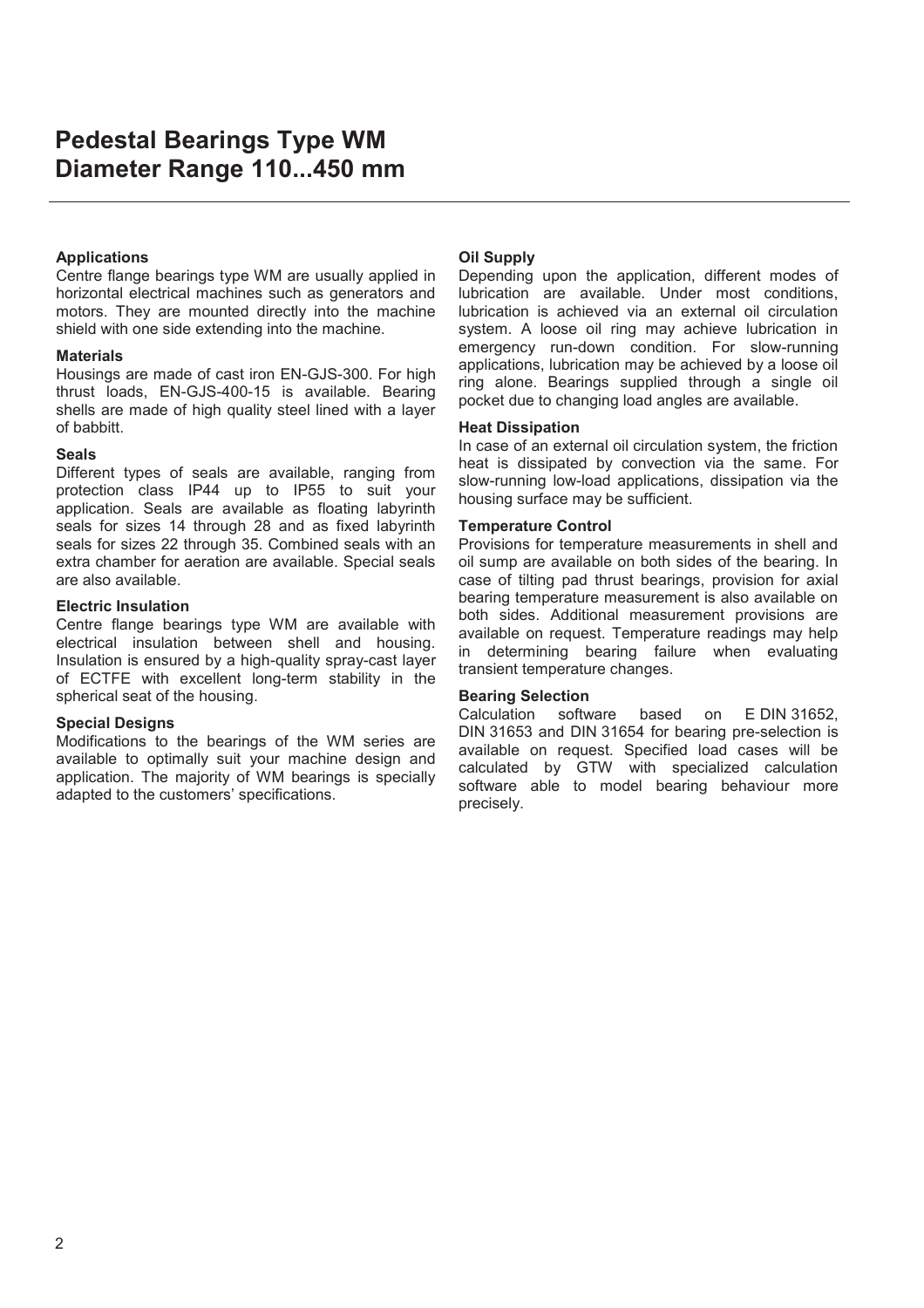## **Designation of Bearing Types**

#### 1.) Manufacturer

**: GTW** 

#### 2.) Type

**M** Centre flange housing according to DIN 31694

#### 3.) Heat dissipation

- **1** Convection via the housing surface<br>**2** External oil circulation system with only
- **z** External oil circulation system with oil cooling<br>**X** External oil circulation system with oil cooling
- **External oil circulation system with oil cooling and large oil throughput**

#### 4.) Shape of bore and ring lubrication

- **C** Cylindrical bore without oil ring<br> **L** Cylindrical bore with loose oil ri
- **L** Cylindrical bore with loose oil ring<br>**Y** Two lobe bore without oil ring
- **Y** Two lobe bore without oil ring<br>**V** Four lobe bore without oil ring
- **9** Four lobe bore without oil ring

#### 5.) Thrust part

- **4** Without thrust part<br>**B** Babbitt-lined plain
- **B** Babbitt-lined plain shoulders with oil grooves for small dynamic thrust loads<br>**K** Taper land faces for both directions of rotation
- **K** Taper land faces for both directions of rotation<br> **D** Taper land faces for a single direction of rotation
- **D** Taper land faces for a single direction of rotation<br> **A** Circular tilting pad thrust pads type WD
- **\$** Circular tilting pad thrust pads type WD
- 6.) Housing size
- 7.) Nominal bearing diameter
- **Example** Center flange bearing, housing size 35, shaft diameter 400 mm with external oil circulation system and oil cooling, cylindrical bore and without thrust part.

**Slide bearing WMZLQ 35-400**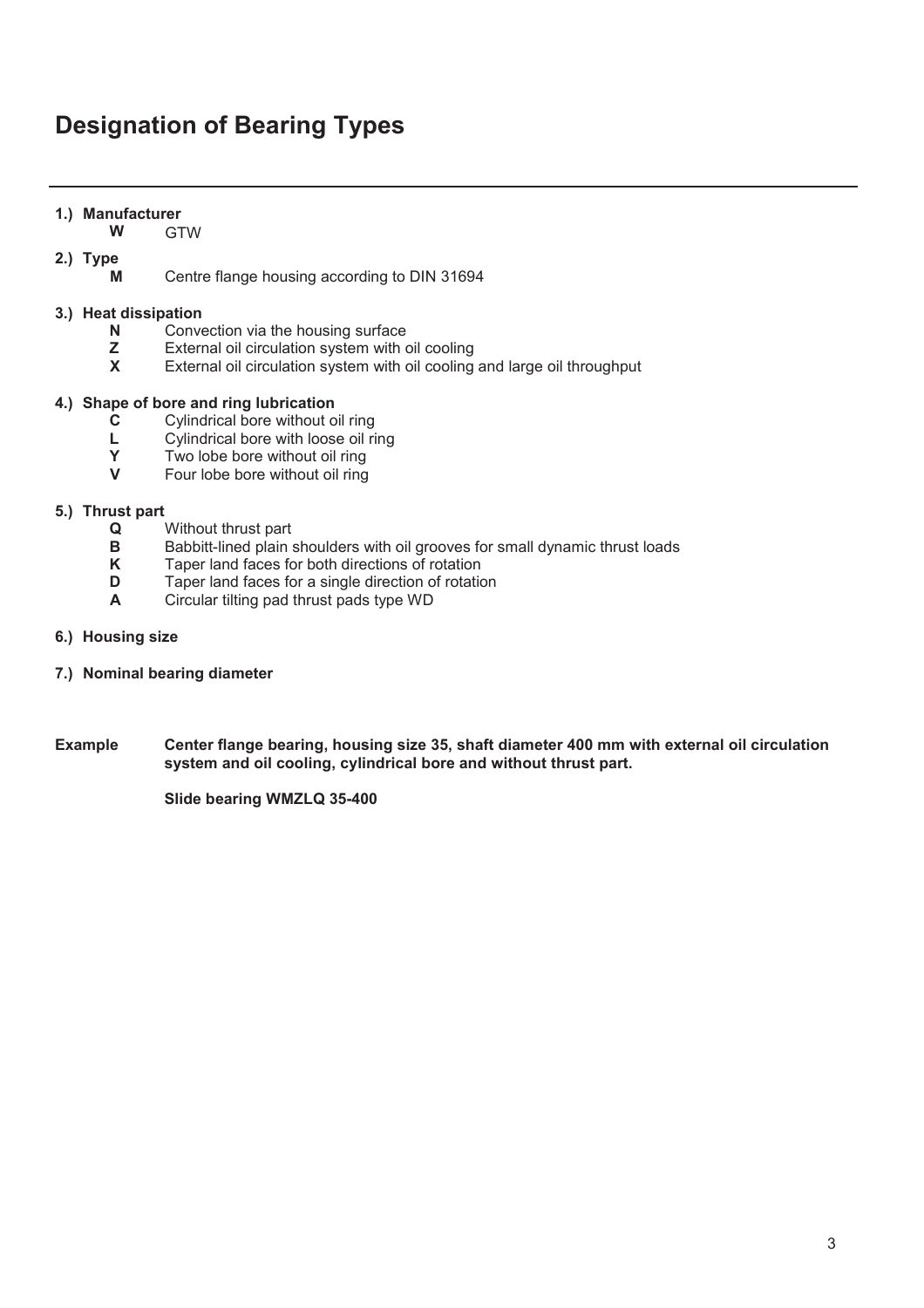### **Dimensions of Bearings Type WM**

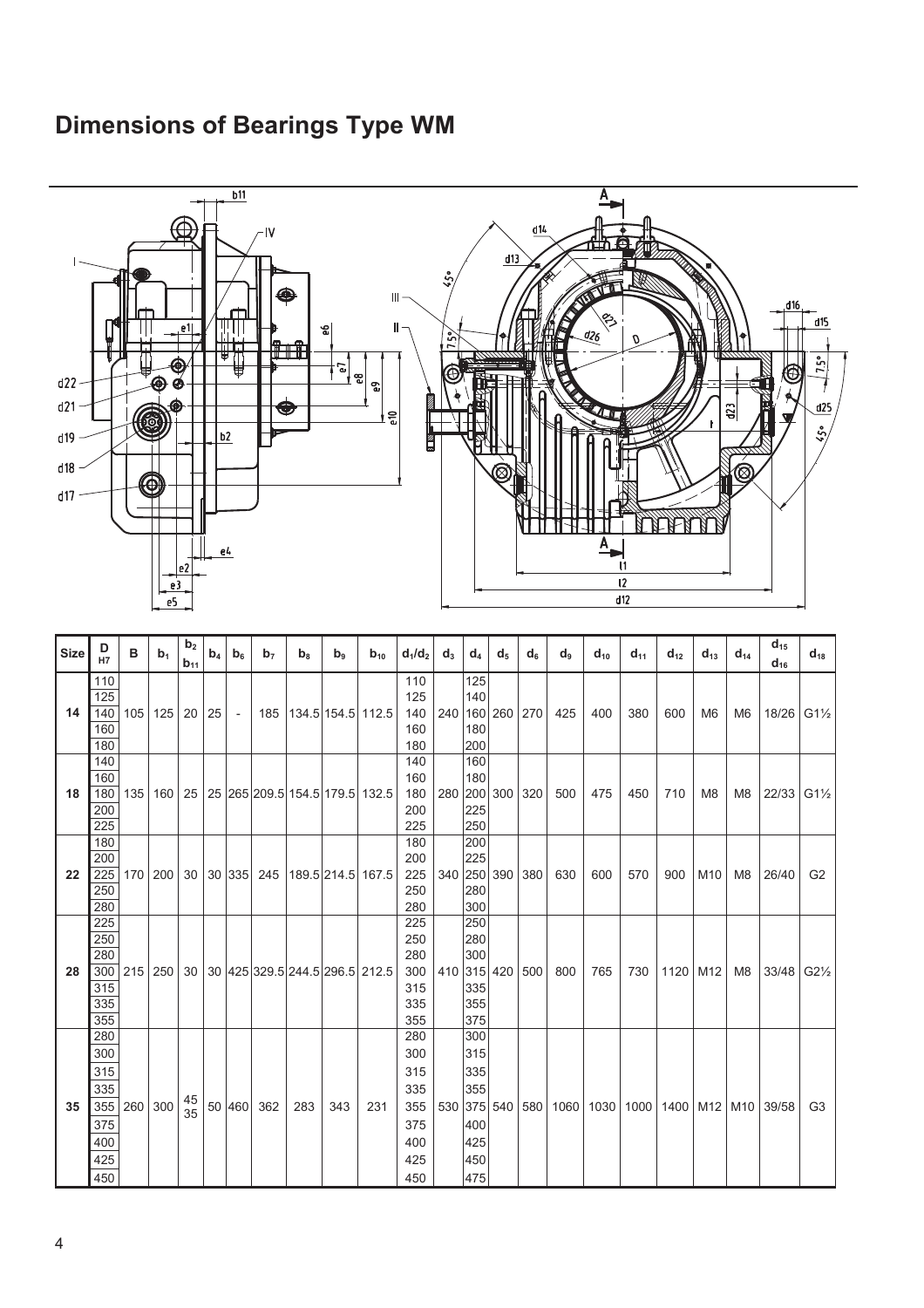

| $d_{19}$       | $d_{20}$            | $d_{21}$                      | $d_{22}   d_{23}  $ |    |                                          | $d_{24}$   $d_{26}$ | $d_{27}$   | $e_1$  | e <sub>2</sub> | e <sub>3</sub> | $e_4$ | e <sub>5</sub> | $e_6$  | e <sub>7</sub>   | $e_8$                                       | e <sub>9</sub> | $e_{10}$                                           | $h_1$                             | h <sub>2</sub> | $I_1$ | I <sub>2</sub> |     |      |                |
|----------------|---------------------|-------------------------------|---------------------|----|------------------------------------------|---------------------|------------|--------|----------------|----------------|-------|----------------|--------|------------------|---------------------------------------------|----------------|----------------------------------------------------|-----------------------------------|----------------|-------|----------------|-----|------|----------------|
|                | $G\frac{1}{2}$ 18.5 | $G\%$ -                       |                     | 11 | 290 150                                  | 120<br>135          | 155<br>170 |        | 27.5           | 55             | 6     | 70             | $\sim$ | 60               |                                             |                |                                                    | 85   125   215   300   195   355  |                |       | 492            | 280 | 155  | $\overline{7}$ |
|                |                     |                               |                     |    |                                          |                     | 190        |        |                |                |       |                |        |                  |                                             |                |                                                    |                                   |                |       |                |     |      |                |
|                |                     |                               |                     |    |                                          | 170                 | 200        |        |                |                |       |                |        |                  |                                             |                |                                                    |                                   |                |       |                |     |      |                |
|                |                     |                               |                     |    |                                          | 190                 | 220        |        |                |                |       |                |        |                  |                                             |                |                                                    |                                   |                |       |                |     |      |                |
| $G\frac{1}{2}$ | 18                  |                               |                     |    | $G\frac{1}{2}$ $G\frac{3}{4}$ 13 340 192 | 152                 | 195        |        |                |                |       |                |        |                  | 30   70   105   155   260   355   195   425 |                |                                                    |                                   |                |       | 572            | 335 | 250  | 11             |
|                |                     |                               |                     |    |                                          | 172                 | 215        |        |                |                | 6     | 80             |        |                  |                                             |                |                                                    |                                   |                |       |                |     |      |                |
|                |                     |                               |                     |    |                                          |                     | $240$ 30   |        | 30             | 68             |       |                |        |                  |                                             |                |                                                    |                                   |                |       |                |     |      |                |
|                |                     |                               |                     |    |                                          | 212                 | 250        |        |                |                |       |                |        |                  |                                             |                |                                                    |                                   |                |       |                |     |      |                |
|                |                     |                               |                     |    |                                          | 237                 | 275        |        |                |                |       |                |        |                  |                                             |                |                                                    |                                   |                |       |                |     |      |                |
| $G\frac{1}{2}$ | 24                  | $G\frac{3}{4}$ $G\frac{3}{4}$ |                     |    | 13 400 239                               | 194                 | 245        |        | 40             | 83             | 8     |                |        | $100$ 35 80      |                                             |                |                                                    | 135   175   330   450   272   530 |                |       |                | 425 | 445  |                |
|                |                     |                               |                     |    |                                          | 214                 | 265        |        |                |                |       |                |        |                  |                                             |                |                                                    |                                   |                |       |                |     |      |                |
|                |                     |                               |                     |    |                                          |                     | 290 35     |        |                |                |       |                |        |                  |                                             |                |                                                    |                                   |                |       | 736            |     |      | 29             |
|                |                     |                               |                     |    |                                          | 264                 | 315        |        |                |                |       |                |        |                  |                                             |                |                                                    |                                   |                |       |                |     |      |                |
|                |                     |                               |                     |    |                                          | 294                 | 345        |        |                |                |       |                |        |                  |                                             |                |                                                    |                                   |                |       |                |     |      |                |
| $G\frac{1}{2}$ | 30                  | $G\frac{3}{4}$ $G\frac{3}{4}$ |                     |    | 13 525                                   | 241                 | 300        | 375 50 | 50             |                |       |                |        | 106 14 130 45 95 |                                             |                |                                                    | 155 230 385 560 345 670           |                |       | 918            | 530 | 880  | 52             |
|                |                     |                               |                     |    |                                          | 266<br>296          | 325<br>355 |        |                |                |       |                |        |                  |                                             |                |                                                    |                                   |                |       |                |     |      |                |
|                |                     |                               |                     |    |                                          | 316                 |            |        |                |                |       |                |        |                  |                                             |                |                                                    |                                   |                |       |                |     |      |                |
|                |                     |                               |                     |    |                                          | 331                 | 390        |        |                |                |       |                |        |                  |                                             |                |                                                    |                                   |                |       |                |     |      |                |
|                |                     |                               |                     |    |                                          | 351                 | 410        |        |                |                |       |                |        |                  |                                             |                |                                                    |                                   |                |       |                |     |      |                |
|                |                     |                               |                     |    |                                          | 371                 | 430        |        |                |                |       |                |        |                  |                                             |                |                                                    |                                   |                |       |                |     |      |                |
| $G\frac{1}{2}$ | 39                  |                               |                     |    | 16 640                                   | 300                 | 365        |        |                |                |       |                |        |                  |                                             |                |                                                    |                                   |                |       |                |     |      |                |
|                |                     |                               |                     |    |                                          | 320                 | 385        |        | 65             | 100            |       |                |        |                  |                                             |                |                                                    |                                   |                |       |                |     |      |                |
|                |                     |                               |                     |    |                                          | 335                 | 400        |        |                |                |       |                |        |                  |                                             |                |                                                    |                                   |                |       |                |     |      |                |
|                |                     |                               |                     |    |                                          | 355                 | 425        |        |                |                |       |                |        |                  |                                             |                | 120   30   130   210   295   488   700   435   845 |                                   |                |       |                |     |      | 80             |
|                |                     |                               | $G1 G\frac{3}{4} $  |    |                                          | 375                 | 450 48     |        |                |                |       |                |        |                  |                                             |                |                                                    |                                   |                |       | 1060 630       |     | 1345 |                |
|                |                     |                               |                     |    |                                          | 395                 | 470        |        |                |                |       |                |        |                  |                                             |                |                                                    |                                   |                |       |                |     |      |                |
|                |                     |                               |                     |    |                                          | 420                 | 495        |        |                |                |       |                |        |                  |                                             |                |                                                    |                                   |                |       |                |     |      |                |
|                |                     |                               |                     |    |                                          | 445                 | 520        |        |                |                |       |                |        |                  |                                             |                |                                                    |                                   |                |       |                |     |      |                |
|                |                     |                               |                     |    |                                          | 470                 | 520        |        |                |                |       |                |        |                  |                                             |                |                                                    |                                   |                |       |                |     |      |                |

 $\mathsf{l}$ 

All dimensions in mm **Mature 10** and the right to introduce modifications of the right to introduce modifications